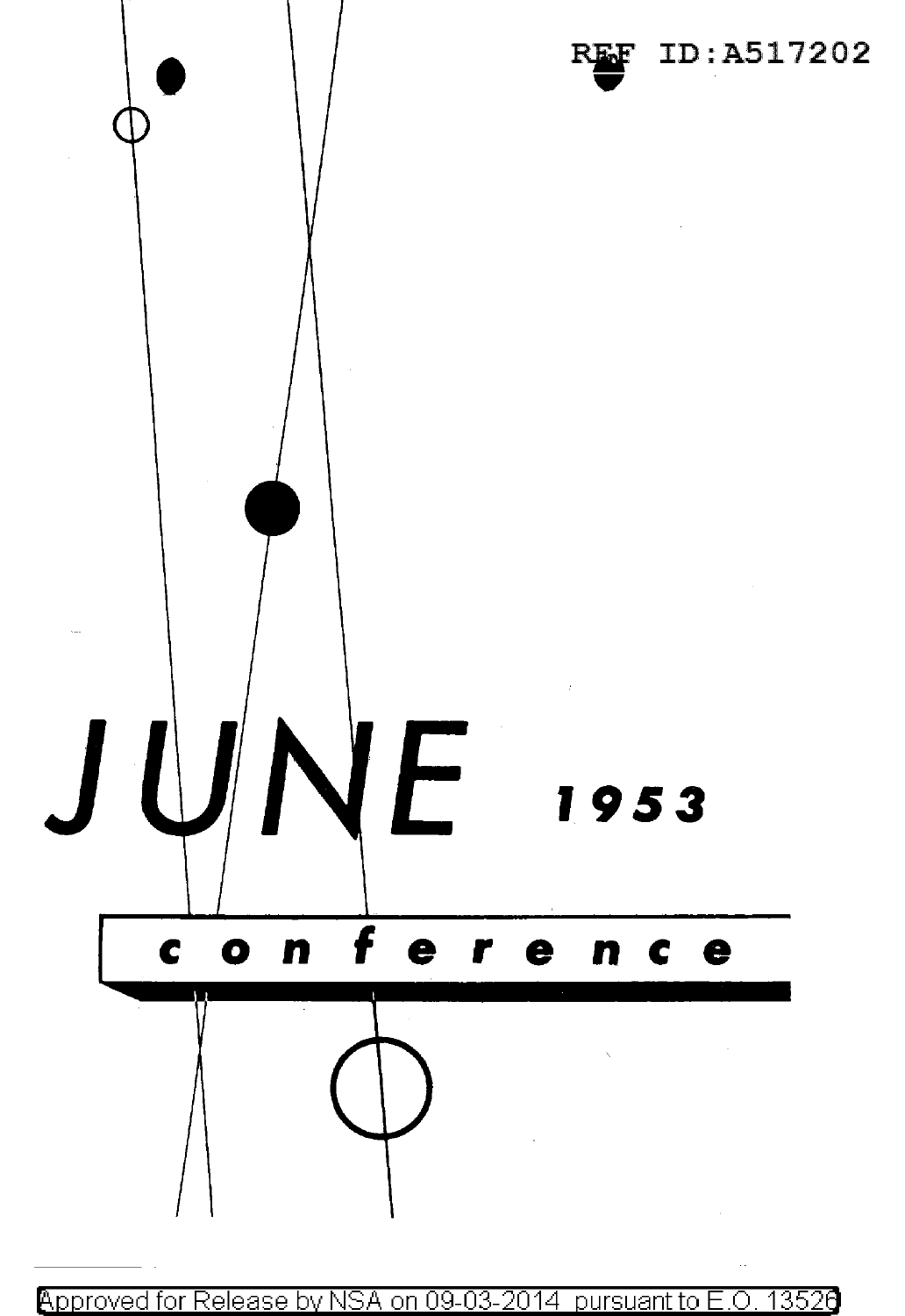



### **WELCOME TO WASHINGTON**

IT GIVES ME GREAT PLEASURE to welcome you to Washington. I hope that your visit will be most enjoyable and also beneficial to those you represent. It is our desire to make you as much "at home" as is possible. Our Entertainment Officer will be only too glad to assist you in making plans for your off duty hours.

Again let me say "Welcome to Washington."

LIEUTENANT GENERAL RALPH J. CANINE Director, National Security Agency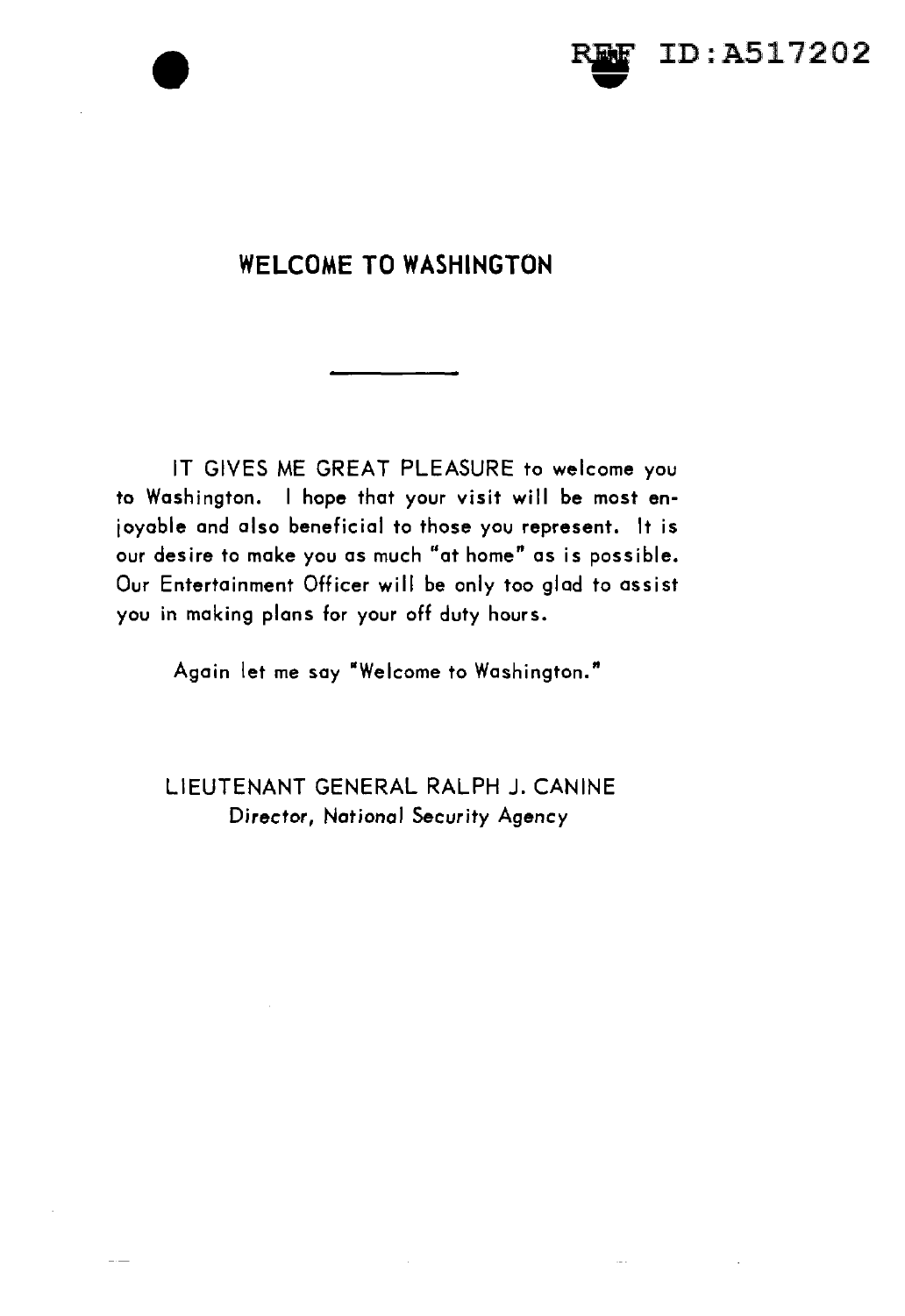



### **TRANSPORTATION**

### **OFFICIAL**

Official transportation in connection with conference activities will be provided as necessary. Additional details will be furnished separately to cover specific requirements.

### PUBLIC

Three types of transportation available to the public in Washington are street cars, buses, and taxis. Cost of street car and bus transportation is about the same. Taxicab fares are higher but the greater comfort and convenience makes the use of taxis popular, particularly with visitors to Washington. It is customary to supplement the regular fare with a gratuity of approximately ten percent.

Public transportation to the conference site may be utilized by taking the bus marked "N2" at H Street between 17th and 18th Streets, Northwest. Leave bus at Ward Circle, which is at the intersection of Massachusetts and Nebraska Avenues. Turn right (northeast) and walk approximately 500 feet along the right side of Nebraska Avenue. If travel is by taxi, instruct driver to go to 3801 Nebraska Avenue. Trolley transportation to the conference site is not convenient.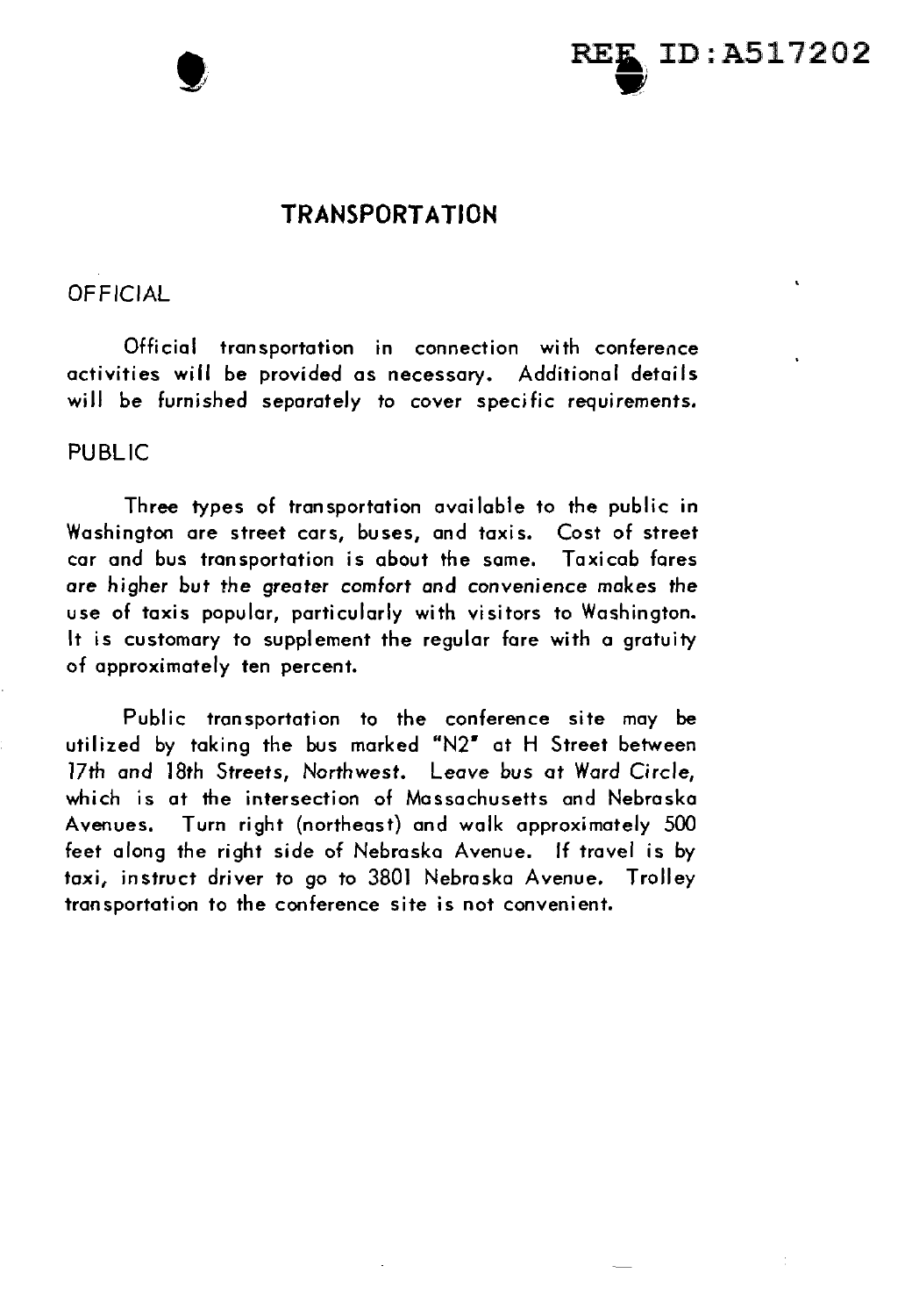**REF ID: A517202** PLAN OF CONTERENCE AREA

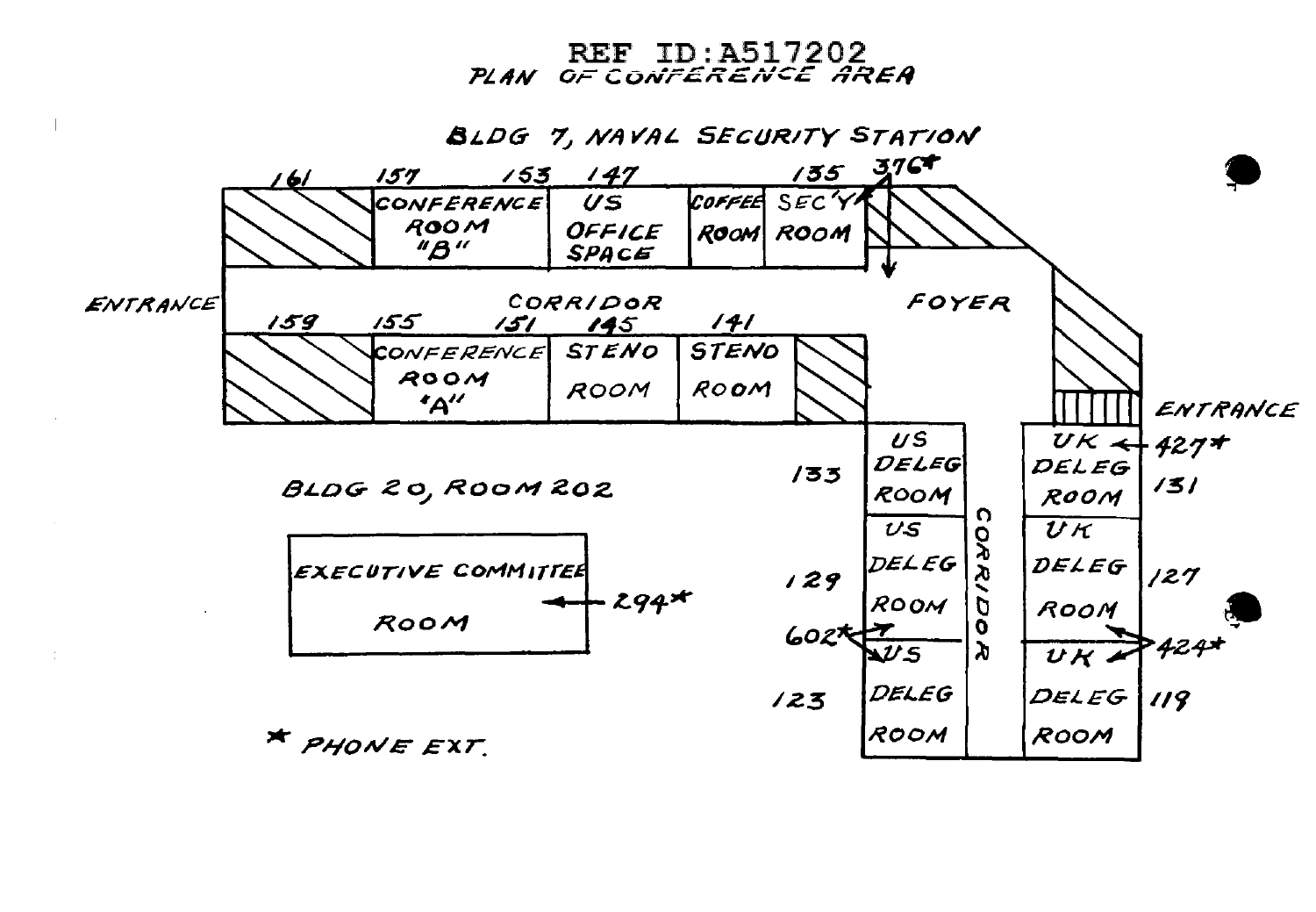

 $\mathcal{L}^{\text{max}}_{\text{max}}$  and  $\mathcal{L}^{\text{max}}_{\text{max}}$ 



# Directory  $of$ Conference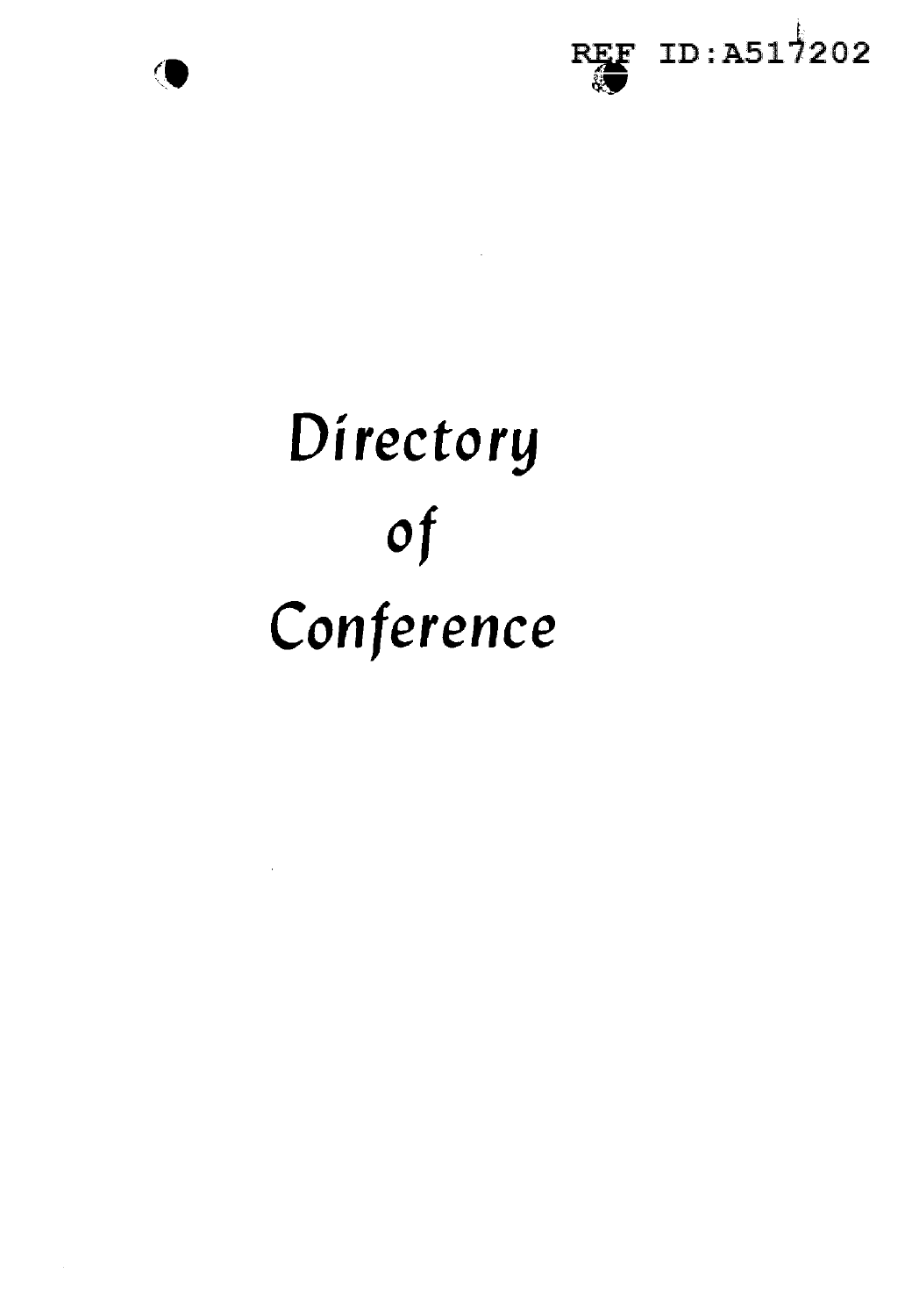UNITED KINGDOM DELEGATION

PL 86-36/50 USC 3605

**REF** 

ID:A517202

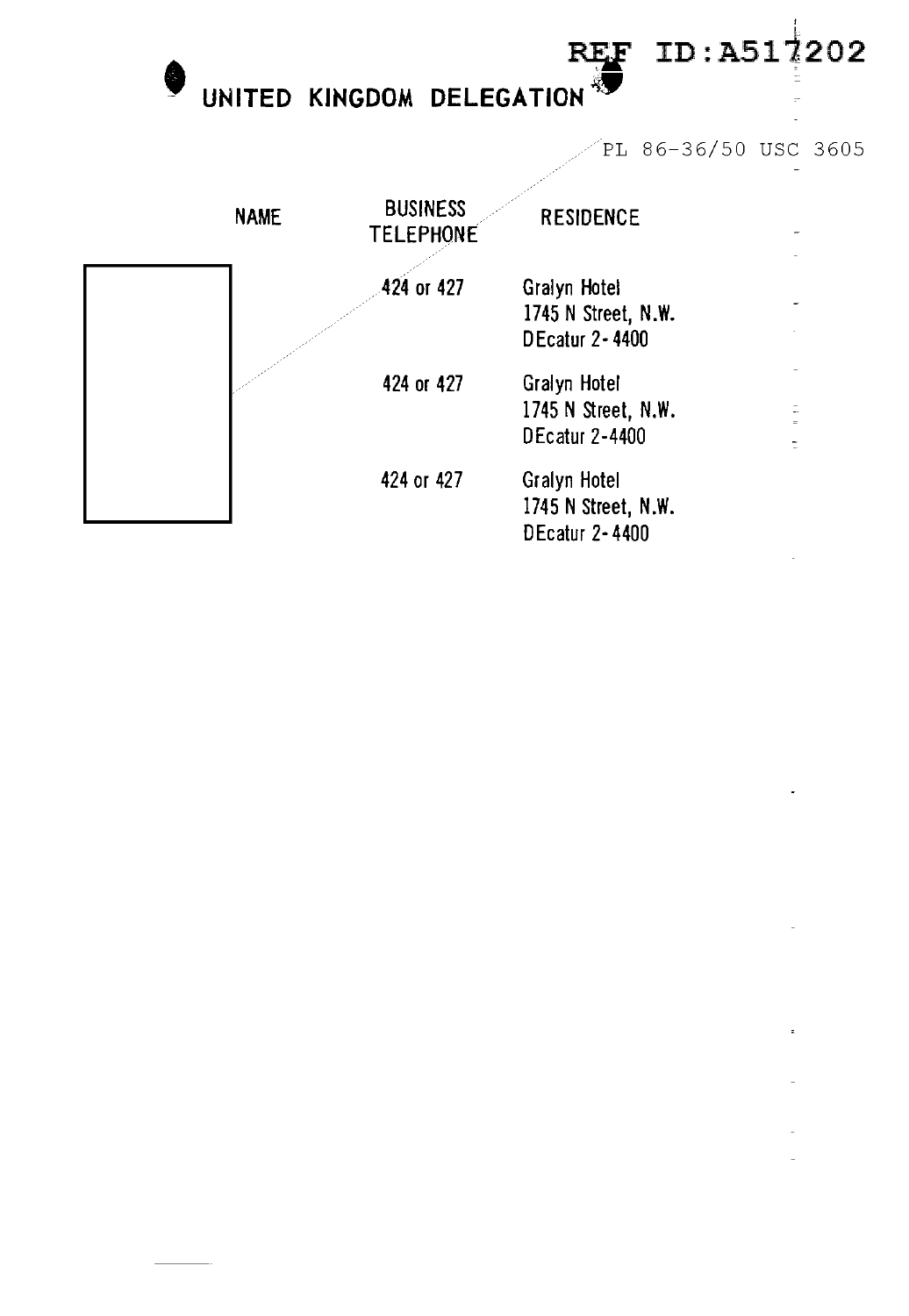**O** UNITED STATES DELEGATION

| <b>NAME</b>                           | <b>BUSINESS</b><br><b>TELEPHONE</b> | <b>RESIDENCE</b>                                                        | $\frac{1}{\pi}$                                               |
|---------------------------------------|-------------------------------------|-------------------------------------------------------------------------|---------------------------------------------------------------|
| Anderson, J.M.<br>Lt. Col, USAF, USAF | 7-55646                             | 2158 North Quebec<br>Arlington, Virginia<br>JAckson 7-4874              |                                                               |
| Black, E.F.<br>Lt Col, USA, OSD       | 7-78890                             | 5804 Roosevelt<br>Bethesda, Maryland<br>OLiver 2-5231                   |                                                               |
| Ellis, S.D.<br>Mr., FBI               | 175/2021                            | 1646 Mount Eagle Place<br>Alexandria, Virginia<br><b>TEmple 6-6511</b>  | $\frac{1}{2}$                                                 |
| Friedman, W.F.<br>Mr., NSA            | 493                                 | 310 2nd, S.E.<br>Washington, D.C.<br>Lincoln 6-8520                     |                                                               |
| Grange, Gifford<br>Capt., USN, USN    | 517                                 | 4842 Chevy Chase Drive<br>Chevy Chase, Maryland<br><b>OLiver 4-5432</b> |                                                               |
| Keay, V.P.<br>Mr., FBI                | 175/503                             | 3819 23rd, N.<br>Arlington, Virginia<br>JAckson 2-8196                  |                                                               |
| Monypeny, K.B.<br>LT, USN NSA         | 471                                 | 2806 P, N.W.<br>Washington 7, D.C.<br>COlumbia 5-1337                   | İ                                                             |
| Packard, R.F.<br>Mr., Dept of State   | 191/2748                            | 5718 9th Rd., N.<br>Arlington, Virginia<br>JAckson 2-4943               |                                                               |
| Rowlett, F.<br>Mr., CIA               | 143/635                             | 216 South Pershing Drive<br>Arlington, Virginia<br>JAckson 7-0507       | 1、「大家の人気の人気のある」                                               |
| Sherburn, M.L.<br>Col, USA, USA       | 147/492                             | 2642 N. Rockingham<br>Arlington, Virginia<br>JEfferson 4-0584           | <b>Property in the company's in the season of a mix state</b> |

REF ID:A517202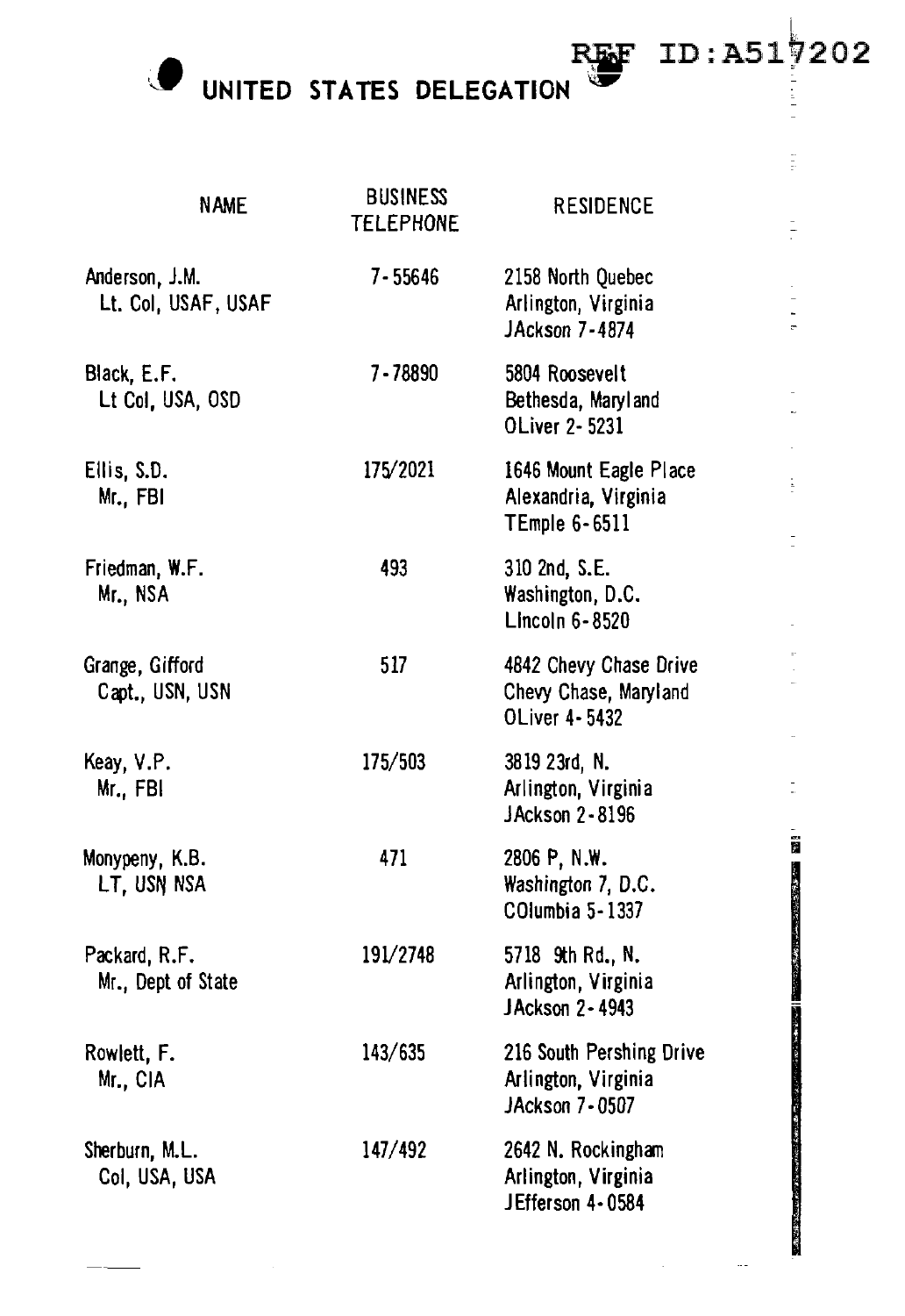#### TELEPHONE PROCEDURE

1. Phones as listed are as called at the Naval Security Station, 3801 Nebraska Avenue. Six digit numbers and three digit numbers are dialed directly. For numbers listed 147/, dial 147 and ask operator for extension.

REF ID:A517202

- 2. When calling from the Pentagon or Navy buildings:
	- a. Ignore first 7 on any six digit number and dial the remaining numbers directly.
	- b. Prefix three digit number by 60 and dial directly.
	- c. Dial 147 and ask for extension.
- 3. When calling from Arlington Hall:

**Common** 

- a. Dial 131 from any six digit number, give operator extension, ignoring first 7.
- b. For three digit own hers, dial 131 and give operator the extension, prefixing 60 to the three digits listed.
- c. For 147/ numbers, dial directly the extension (digits following /).
- 4. When calling from a civilian phone, as from your hotel, dial Liberty 5-6700, and ask the operator:
	- a. For a three digit number prefixed by 60, for any extension at the Naval Security Station.
	- b. For any five digit nwnber listed for the Pentagon or the Navy Building, ignoring first 7.
	- c. For numbers prefixed by 147/ (Arlington Hall Station), call J Ackson 5-5800, and ask the operator for the three digit extension desired.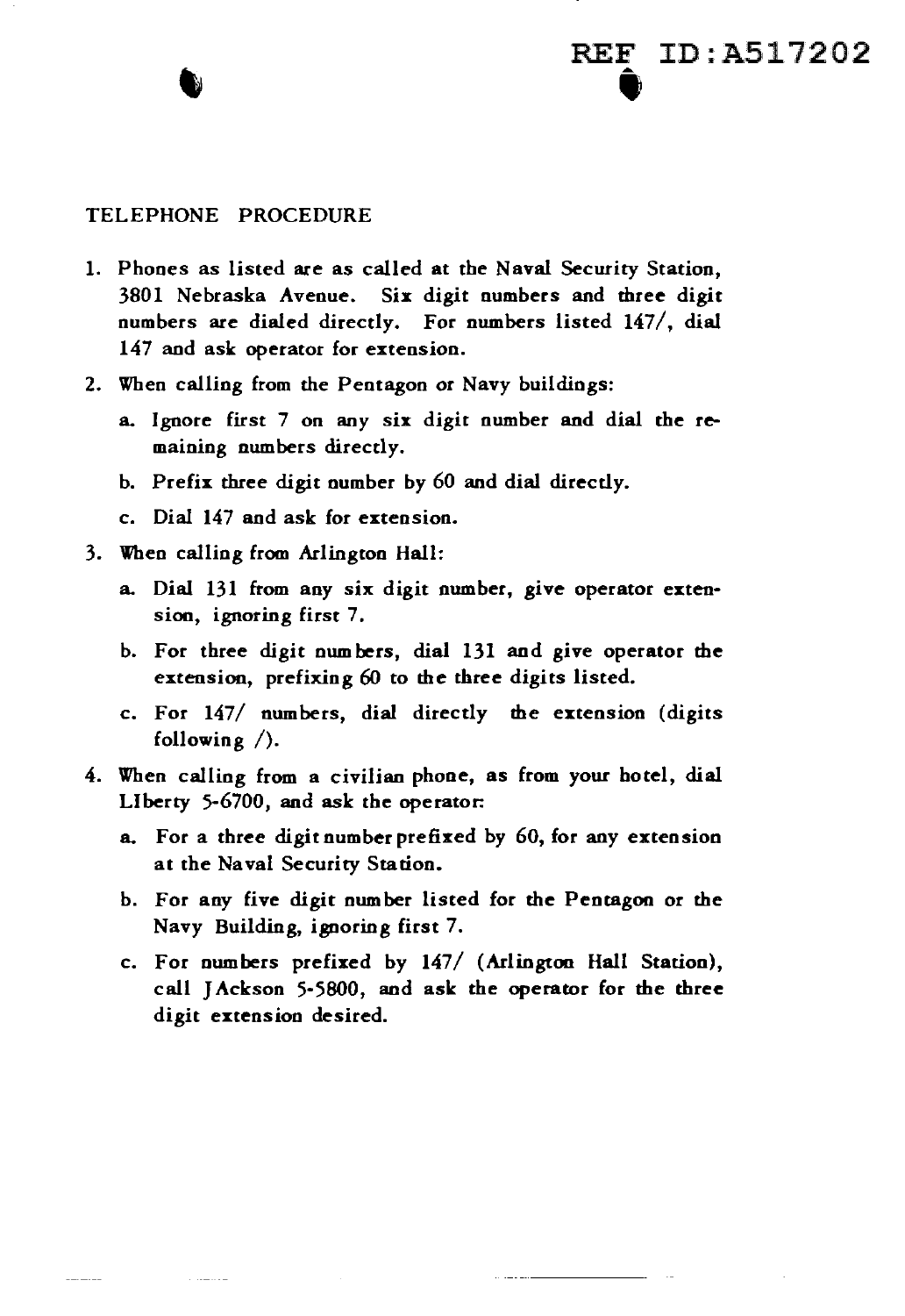## REF ID:A51\\202

*Luncheon* - Conference Chairman

5 June ......... -- ...... .1230 ................................................ Cosmos Club

*Cocktails* - Director, NSA

i,,\.\_\ENT ATIVE SCHEDULE OF SPECIAL '£<..~NTS *:*  9 June .............. 1830- 2030 ........................... Ft. Lesley J. McNair Officers Mess

*Further details about these affairs will be given later.* 

### \*\*\*

In addition to the usual round of parties and receptions, you may desire to see and do other things. The best and most current source of information for such activities as sports, the theatre, motion pictures, etc. is the Washington daily newspapers. If further assistance or advice is desired, however, please do not hesitate to call LT. Johnson, Extension 60471, please do not hesitate to call LT. Johnson, Extension 60471,<br>who will stand ready to aid you in any way possible.<br>.

なました トラ à. Ť

Ξ